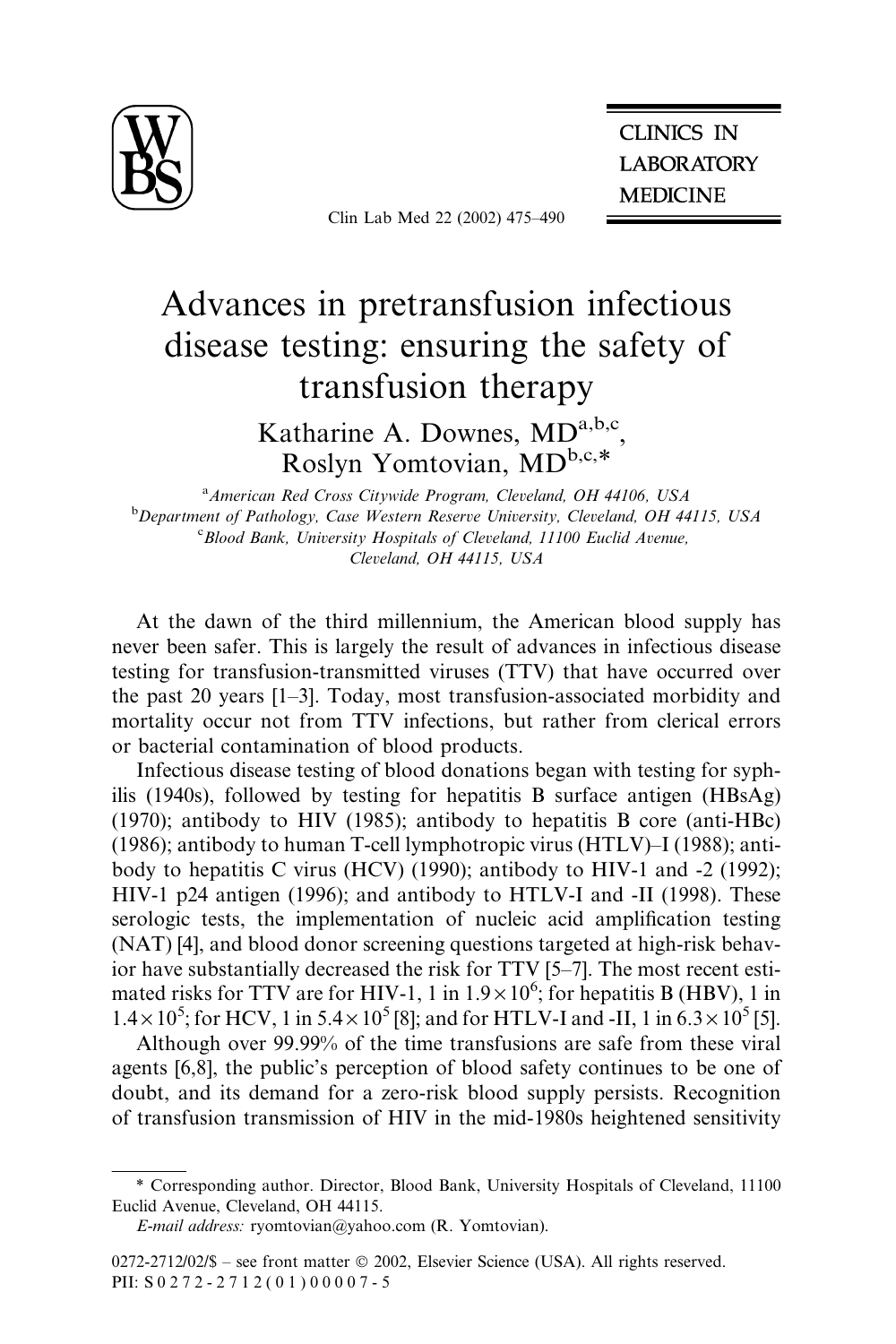in the private, public, and governmental spheres to the potential risk of transfusing infectious agents and negatively transformed the public's perception of the safety of the American blood supply [7,9,10]. The evolution and appearance of previously unknown pathogens, such as new variant Creuztfeldt-Jakob disease (vCJD), that may or may not be transfusiontransmitted raise questions for regulatory agencies and the blood industry regarding the protection of the blood supply from unknown or emerging infectious agents [11].

This article reviews the required serologic pretransfusion infectious disease tests, discusses the advances in pretransfusion infectious disease testing using NAT, and describes research in the prevention of bacterial contamination of blood products [12,13] and pathogen inactivation strategies, all of which help to ensure the safety of the American blood supply.

#### Overview of serologic testing of donor blood

Since 1972 regulatory oversight of blood and blood products in the United States has been under the domain of the Food and Drug Administration (FDA) as detailed in Title 21 of the Code of Federal Regulations (Parts 600-799, 200-299, and 800-899) [14]. The FDA mandates which infectious disease tests are required for donor blood, and how they are to be performed. The FDA is rigorous in its control of the collection, testing, manufacturing, distribution, and transfusion of blood products. The FDA disseminates regulatory information and requirements to the blood industry, hospitals, physicians, and transfusion services through a series of publications. The Code of Federal Regulations is published annually. The FDA promulgates more timely information, such as new regulatory requirements or revisions of current regulations in memoranda, and also issues guidelines. FDA regulations set the minimum requirements for the operation of hospital transfusion services, blood banks, and blood collection centers. They are used by accrediting agencies, such as American Association of Blood Banks [15] and the College of American Pathologists, to formulate practice standards and for the content of accreditation inspections.

As of July 1, 2001, the FDA mandates that donor blood in the United States be tested for HBV, HCV, HTLV, HIV, and syphilis as follows: HBsAg, anti-HB core, anti-HCV, anti–HTLV-I, anti–HTLV-II, HIV p24 antigen, anti–HIV-1, anti–HIV-2, and a serologic test for syphilis. The testing facility must strictly adhere to the FDA-approved manufacturer's package inserts for each infectious disease test performed.

Pretransfusion serologic testing for TTV is based on detecting a viralinduced antibody or viral-associated antigen. To understand the different testing strategies for TTV, it is helpful to understand the dynamics of viral infections (Fig. 1). The time of entry of the pathogen into the host is called exposure. This is followed by a period of viral replication resulting in the detection of viral DNA or RNA, followed by detection of the viral antigen,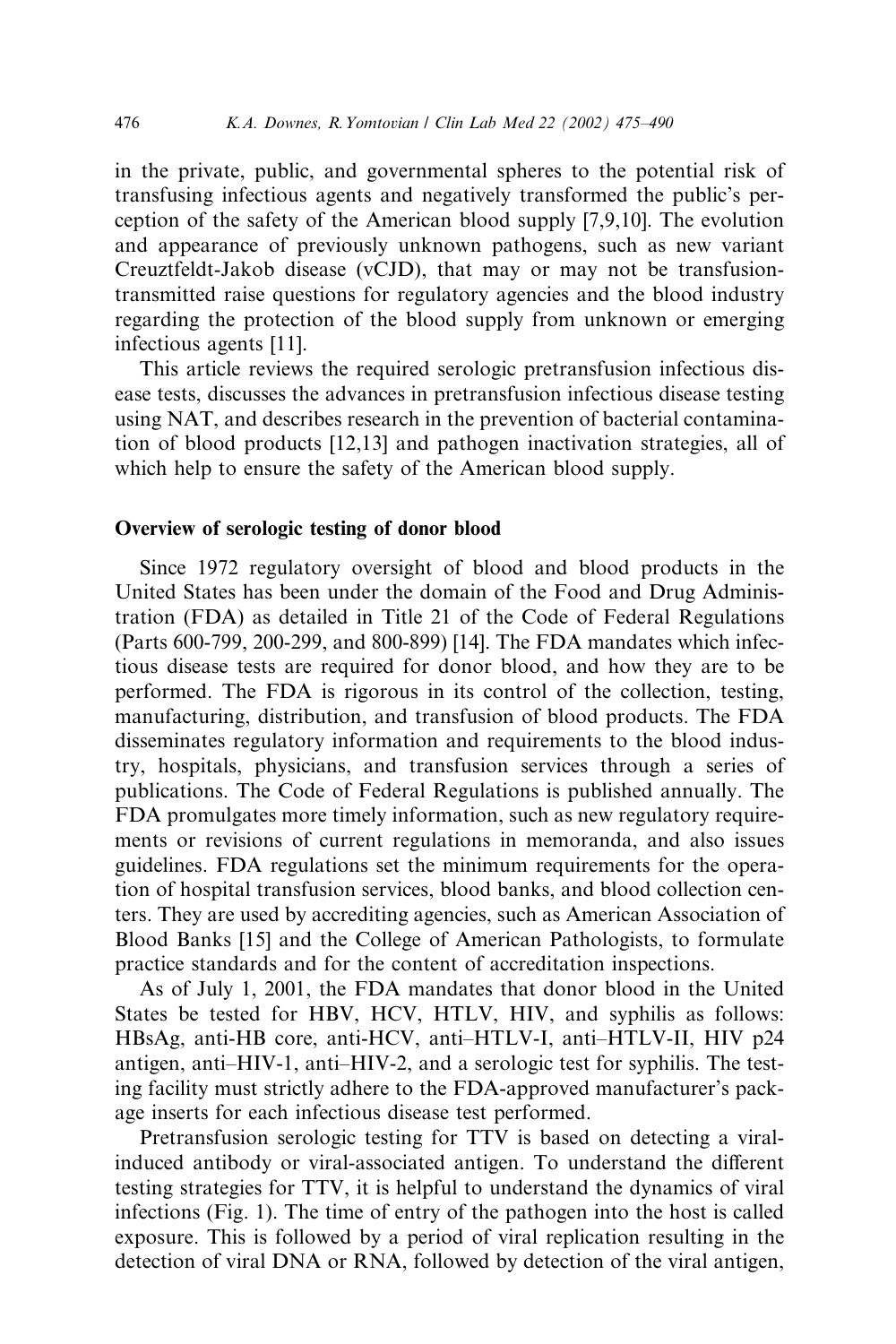

Fig. 1. Dynamics of viral infection.

and finally detection of the viral antibody. The time period between donor exposure to the virus, and the detection of viral DNA or RNA, has tentatively been called the eclipse period because it has been proposed that before the detection of viral DNA or RNA, the donor may be noninfectious [5]. The time periods between donor exposure to the virus, the detection of DNA or RNA, viral antigen, and viral antibody are specific to each virus. The time from viral exposure to the appearance of serologically detectable viral antigen or antibody is called the window period. The residual risk of TTV is primarily caused by donors in this window period of infection in whom TTV are undetected by serologic screening [5]. One of the ongoing goals of pretransfusion infectious disease testing has been to decrease the duration of the window period, thereby improve detection of TTV, and consequently improve the safety of the blood supply. This is the rationale for the development of nucleic acid–based tests.

The pretransfusion serologic testing algorithm is initiated with a group of screening tests for either the presence of viral antigen (HBsAg and HIV p24 antigen) or antibody to the virus (anti–HIV-1 and -2, anti-HCV, anti–HTLV-I and -II, and anti-HBc). A negative screening test is called nonreactive and the donor unit is approved for transfusion. If, however, a donor's blood sample tests positive for a TTV antigen or antibody, the sample is called initially reactive. The screening test is then repeated in duplicate on the same sample. If both of the repeat tests are negative, the donor sample is considered nonreactive, and the donor unit is acceptable for transfusion. If one or both of the repeat tests is positive, however, the sample is considered repeat reactive, and the donor unit is discarded. Repeat reactive samples are then tested with a confirmatory test or a supplementary test (if available). A confirmatory test is one that actually establishes that the analyte was present in the original test (Roger Dodd and Susan Stramer, personal communication, 2001). The blocking or inhibitory assays used to confirm HbsAg and HIV-1 p24 antigen and also for syphilis are confirmatory, because a specific antibody is used to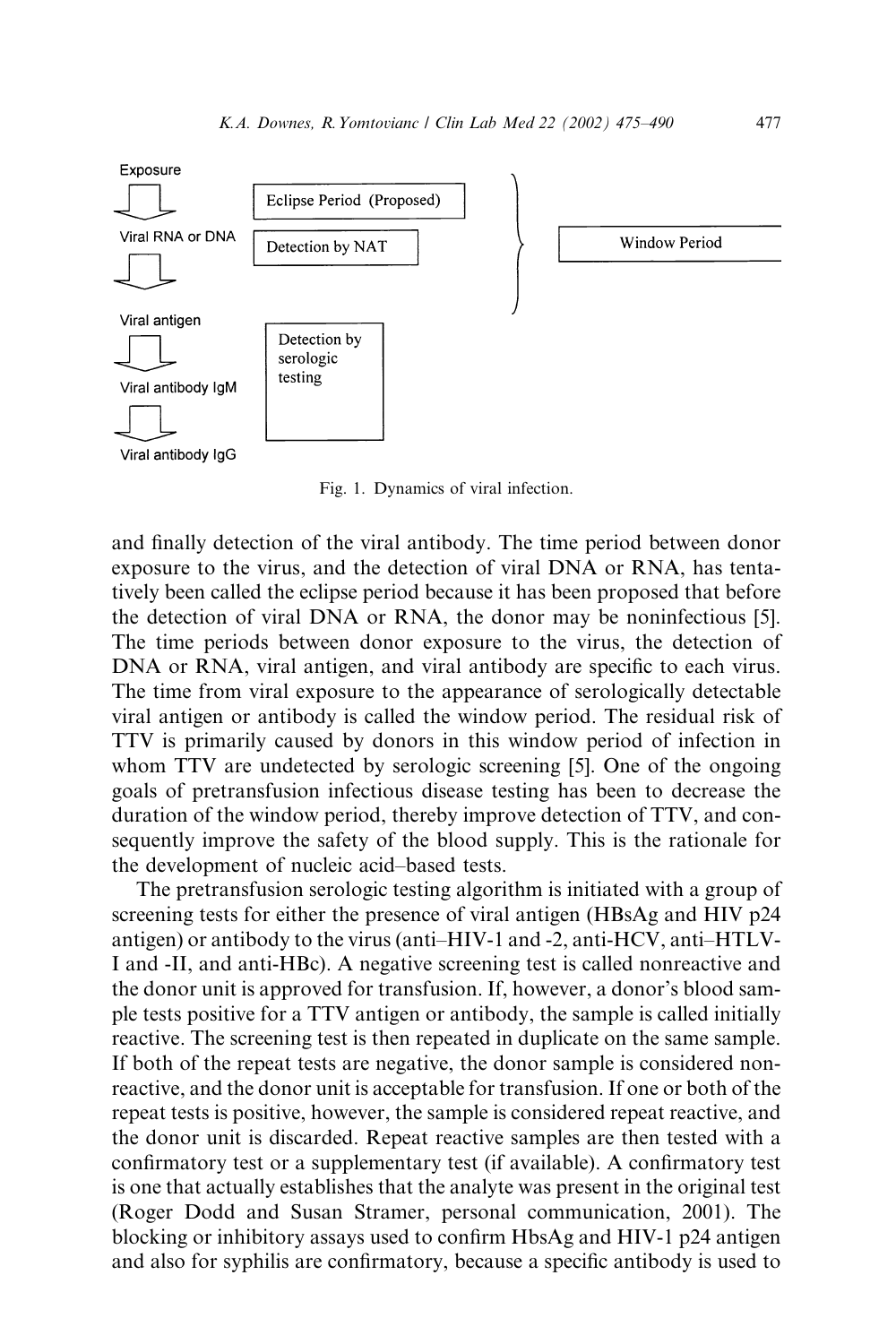block reactivity in the confirmatory test. In contrast, a supplementary test is a different test that supports or refutes the original screening test. By this logic, the Western blot and related tests are supplementary. Although the confirmatory and supplementary tests have defined criteria for positive and negative results, variably the pattern manifests as neither positive nor negative, and is called indeterminate [16]. There is no confirmatory or supplementary test for donors who have repeat reactive anti-HBc.

Donor deferral decisions are based on repeat reactive results. FDA regulatory requirements do not allow further blood donation from the donor who has a repeat reactive screening test, unless and until the donor has completed a re-entry testing algorithm. After a repeat reactive screening test, the donor's eligibility for blood donation is put on hold as the positive test result is further evaluated. A donor with a repeat reactive viral screening test and a positive or indeterminate supplementary or confirmatory test is not eligible for reentry and is indefinitely deferred from blood donation. A donor with a repeat reactive screening test that is negative by additional confirmatory or supplemental testing may be evaluated for re-entry as a donor. A follow-up sample is drawn later ranging from 1 to 6 months [17] and if all infectious disease tests are negative at that time the donor is eligible to donate and may be reentered as a donor.

A positive confirmatory or supplementary test for HIV or HCV initiates the FDA-mandated ''look-back'' process. Look-back involves identifying all recipients who received seronegative or untested blood products from a donor who is later discovered to have a confirmatory or supplementary test positive for a TTV. The FDA has created time lines and standards for look-back process that are specific for each virus [17].

At times when specific tests for TTV were not available, surrogate testing also has been implemented in pretransfusion infectious disease testing. Alanine aminotransferase and anti-HBc are two surrogate tests added to pretransfusion infectious disease testing to help identify non-A non-B hepatitis, before the identification of HCV. The introduction of surrogate tests has been met with controversy because these tests are of limited specificity in the donor population [17].

Because the new testing methodology NAT adds sensitivity to infectious disease testing and is less prone to ambiguity in its interpretation and application for donor deferrals, it may better adjudicate decisions as to which donors will be permanently deferred.

# Viral infections

#### Hepatitis B

The DNA *Hepadnavirus* (HBV) was the first known TTV. Currently, HBV is detected in donor blood by testing for HBsAg and anti-HBc. First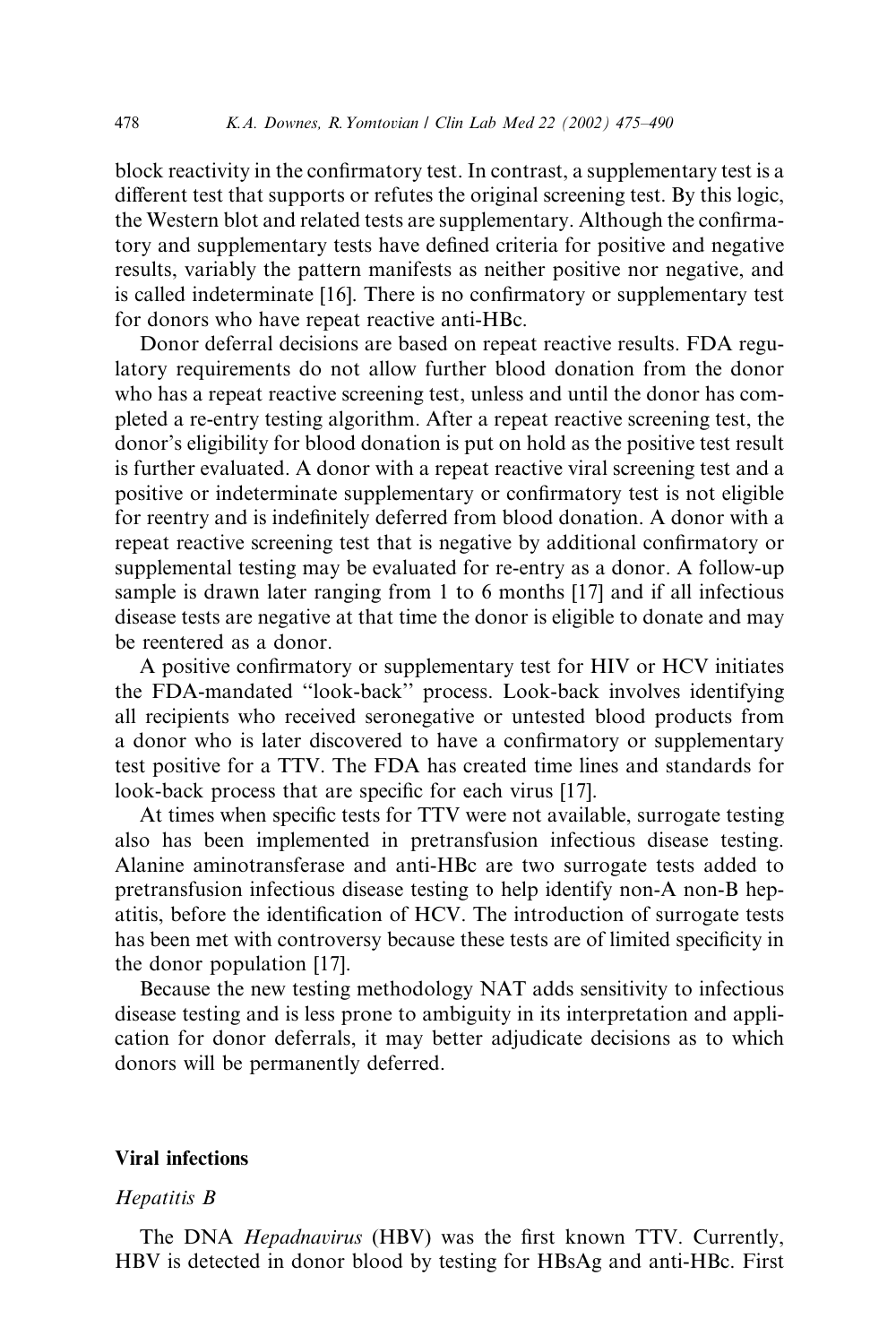described in 1965 in Australian aborigines by Blumberg et al [18], the HBsAg particles are produced in excess during acute HBV infection and in the chronic carrier state. Infectivity with HBV may exist for up to 40 days before the HBsAg is detected. Current HBsAg testing methodologies detect 0.1 to 0.2 ng/mL of HBsAg or  $3 \times 10^7$  viral particles. Transmission of HBV from HBsAg-seronegative donors, however, has been reported. A donor who tests positive for HBsAg may be either in the early phase of acute infection (without anti-HBc or with IgM anti-HBc) or is a chronic HBV carrier with IgG anti-HBc. Age at the time of infection is a risk factor for becoming a hepatitis B carrier with only 5% of adults becoming carriers postinfection, whereas 90% of infected children become chronic carriers. The clearance of HBsAg and appearance of anti-HBsAg mark the resolution of HBV infection. Anti-HBsAg is not included in blood donor screening because it is found in individuals who have been vaccinated against HBV. Anti-HBc usually appears after HBsAg is detected but before the start of clinical symptoms and persists for years following infection and also is a surrogate marker for HCV infection [19].

# Hepatitis C

Formerly known as non-A non-B hepatitis, the RNA Flavivirus (HCV) was identified in 1989 [20]; by 1990 an antibody screening test for anti-HCV had been developed, implemented, and added to routine donor blood testing [21]. There is currently no approved test in the United States to detect anti-HCV antigen in blood donors. Anti-HCV is detected at approximately 10 weeks after infection with current anti-HCV screening tests. The significance of a positive screening test (anti-HCV) in an otherwise healthy blood donor is unclear without supplementary testing. In the United States between 0.5% and 1.4% of blood donors have repeat reactive anti-HCV screening tests. For donors with repeat reactive screening tests, supplementary testing with slot immunoblot assay is performed to determine the HCV antibody specificities. A positive supplementary test strongly correlates with infection with HCV.

## Human retroviruses: HIV-1, HIV-2, HTLV-I, and HTLV-II

HIV type 1 (1983) was the first virus characterized as the causative agent of AIDS. To detect HIV-1, donor blood is tested for the HIV antigen p24 and for anti–HIV-1. Another strain of the virus, HIV-2, more commonly found in Africa and rare in the United States, was discovered later and in 1992 anti–HIV-2 was added as a required blood donor test. Most blood centers use a combination enzyme immunoassay, which detects anti–HIV-1 and anti–HIV-2, but leaves a 22- to 25-day window period open from the time of donor infection to the time of anti–HIV-1 and -2 detection. A negative screening test for anti–HIV-1 and -2 does not guarantee a transfusion free of HIV-1 and -2. For example, Ling et al [22] presented a case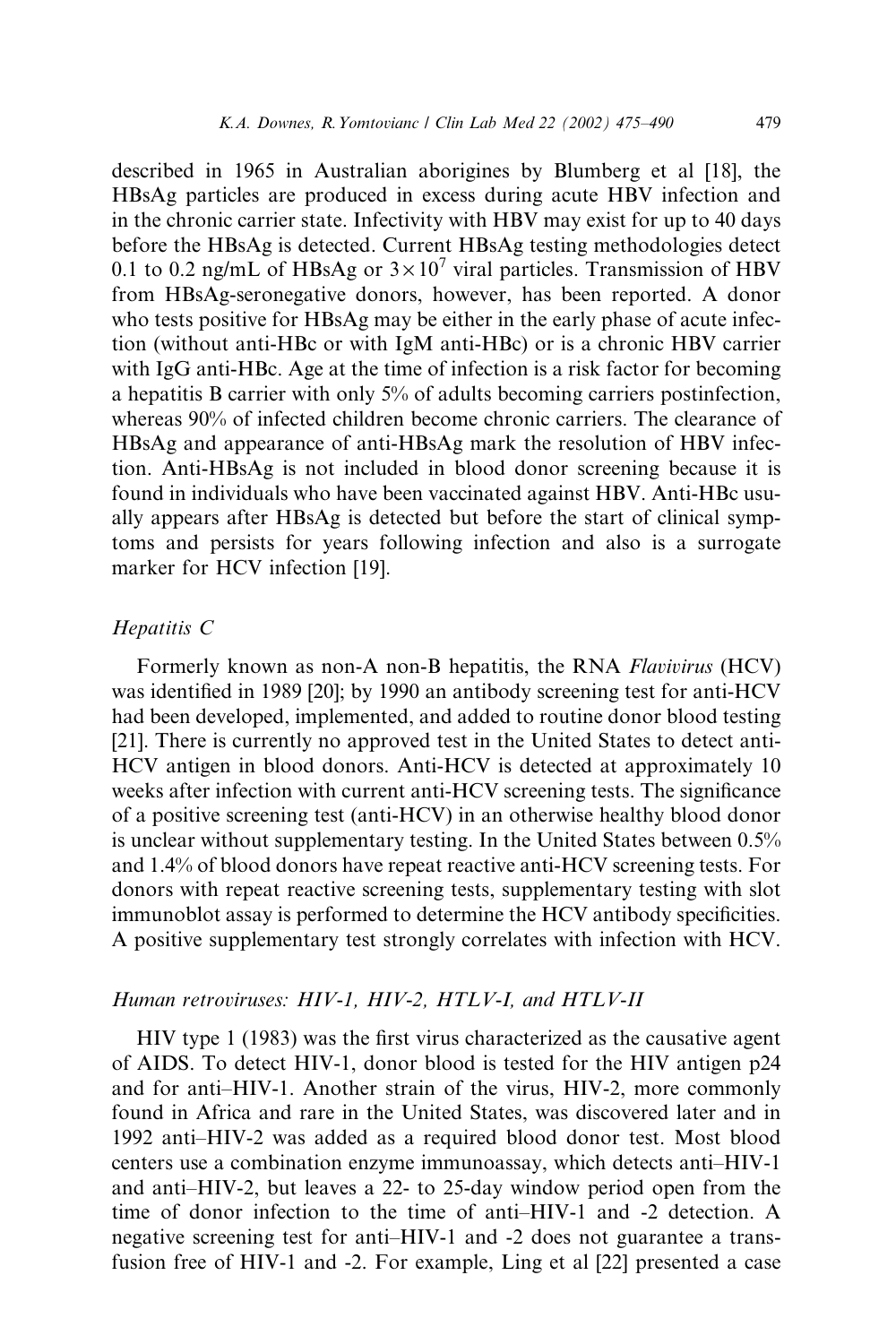of transmission of HIV-1 and the failure of routine anti–HIV-1 testing to detect the virus during the infectious window period. The addition of HIV-1 p24 antigen to donor blood testing in 1996 shortened the window period to 15 to 16 days.

The HTLV types I and II are *Oncornavirus* or *Oncoviruses* that may be transmitted through transfusion of cellular blood products. HTLV-I was the first human retrovirus isolated and has been associated with adult T-cell leukemia, tropical spastic paraparesis, and a myelopathy consisting of a semiprogressive neurologic disease [23]. Tropical spastic paraparesis is also known as HTLV-associated myelopathy and occurs in the minority of individuals infected with the virus (2% to 4%). HTLV-I has been shown to be transmissible by blood contact, sexual contact, through breast milk (vertical transmission), and most recently associated with allogeneic bone marrow transplantation [24]. HTLV-II was described after HTLV-I and is associated with large granular lymphocytic leukemia and leukopenic chronic T-cell leukemia. Screening for HTLV-I and HTLV-II is done on donor serum with an assay (combination HTLV-I and -II or HTLV-I cross-reactive) that tests for anti–HTLV-I and -II. Approximately two-thirds of initially reactive donor samples fail to react on repeat testing and only about 10% of the repeat reactive samples are later shown to be infectious [25]. Influenza immunization can cause false-positive screening tests for anti–HTLV-I and -II and is thought to be caused by nonspecific IgM cross-reactivity. The supplementary test for HTLV-I is Western blot [16].

## Bacteria

#### Syphilis

The venereal disease-producing spirochete Treponema pallidum has been transmitted by blood transfusion. Although the spirochete does not survive at the  $1^{\circ}$ C to  $6^{\circ}$ C storage temperature of red cells, platelets stored at room temperature may transmit the organism. Screening tests for syphilis include the rapid plasma reagin (RPR) test and the hemagglutination test. The RPR detects the antibody-like substance reagin, which is directed against the widely distributed lipoidal antigen cardiolipin. These cardiolipin antibodies routinely develop in individuals after an infection with syphilis but also may occur with other entities. The RPR test is performed by placing donor serum on a card with cardiolipin-coated charcoal particles, which serve as visual indicator of antibody-antigen agglutination. The hemagglutination test is more specific for antibodies to T *pallidum*, and requires placing donor serum in microtiter plates filled with fixed chicken erythrocytes sensitized with components of T pallidum. The presence of antibodies resulting in hemagglutination is read photometrically, and may be automated. If either screening test is reactive, a confirmatory test specific for the spirochete is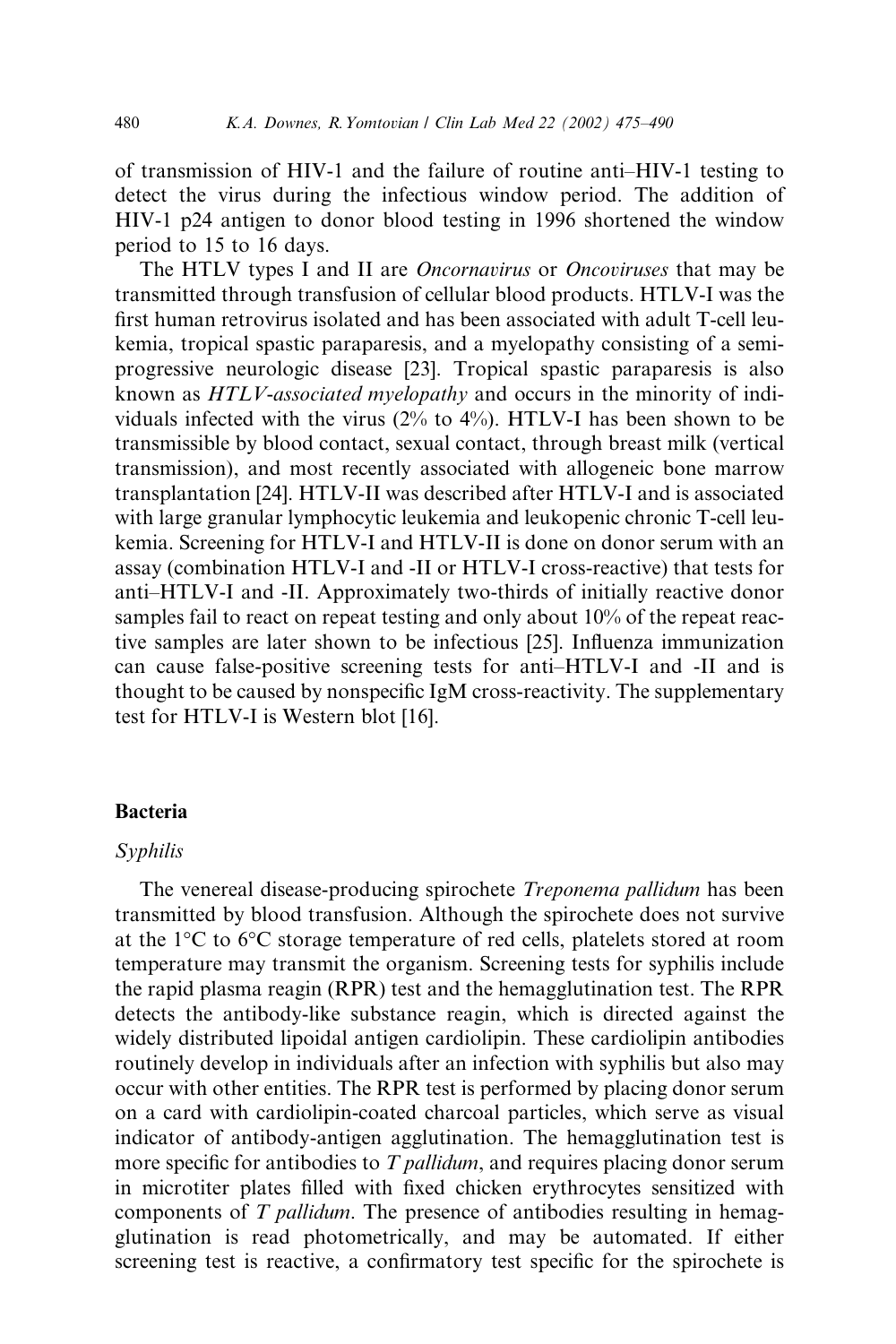performed, such as fluorescent treponemal antibody absorption. Both the screening and confirmatory tests for syphilis generate false-positive results in the blood donor population, which is a low-risk population [26]. The American Red Cross evaluated the change from a RPR test to an automated specific treponemal test (PK-TP) in screening for syphilis in blood donors and found that the change to the PK-TP test resulted in a lower repeatedly reactive rate, better prediction that a confirmed-positive test for syphilis occurs in testing in the fluorescent treponemal antibody absorption, fewer donations lost, and comparable deferral rates [27].

## **NAT**

Nucleic acid amplification testing and technology (genome amplification testing) is the latest methodology in the battery of infectious disease tests for donor blood and uses genomic amplification strategies from molecular biology (polymerase chain reaction [PCR] or transcription-mediated amplification) to amplify viral DNA or RNA. NAT is performed on pools of donor plasma containing 16 to 24 donor samples. This represents a paradigm shift from the serologic testing model, which tests individual donor samples for infectious disease markers. Because of the genomic amplification technology, facilities must have a separate area designated for the amplification process to prevent contamination. The primary advantage of NAT is that it reduces the risk of infection from HCV and HIV-1 and -2 by identifying donors who have been infected by a virus, but have not yet made serologically detectable antibodies and are in the window period of infection [4,28– 30]. This increased sensitivity is demonstrated in pooled donor samples for HIV and HCV, where viral loads early in infection are large. Increased sensitivity is not achieved on pooled samples for HBV, where sample dilution abrogates the potential increase in sensitivity [31].

Nucleic acid amplification testing was first implemented in Europe, where in Germany it has been a mandatory part of blood donor testing since April 1999. On February 28, 2002 the FDA licensed HIV and HCV NAT for screening donors of whole blood and blood components intended for use in transfusion. The approved test system was developed by GenProbe Inc., San Diego, California.

Nucleic acid amplification testing reduces the window period of viral detection for HBV, HCV, and HIV. NAT detects the HBV DNA at extremely low levels in donor plasma (unpooled only) before the donor is seropositive for HBsAg. In the chimpanzee model it is estimated that NAT detects as few as 10 genomic copies of the HBV DNA, which is equivalent to an infectious dose [32–34]. This low-level viremia that occurs before rapid viral replication coupled with the slow doubling rate of the virus (about every 3 days), however, makes the amount of HBV DNA present in the plasma much lower, and NAT, especially on pools of donor samples, seems to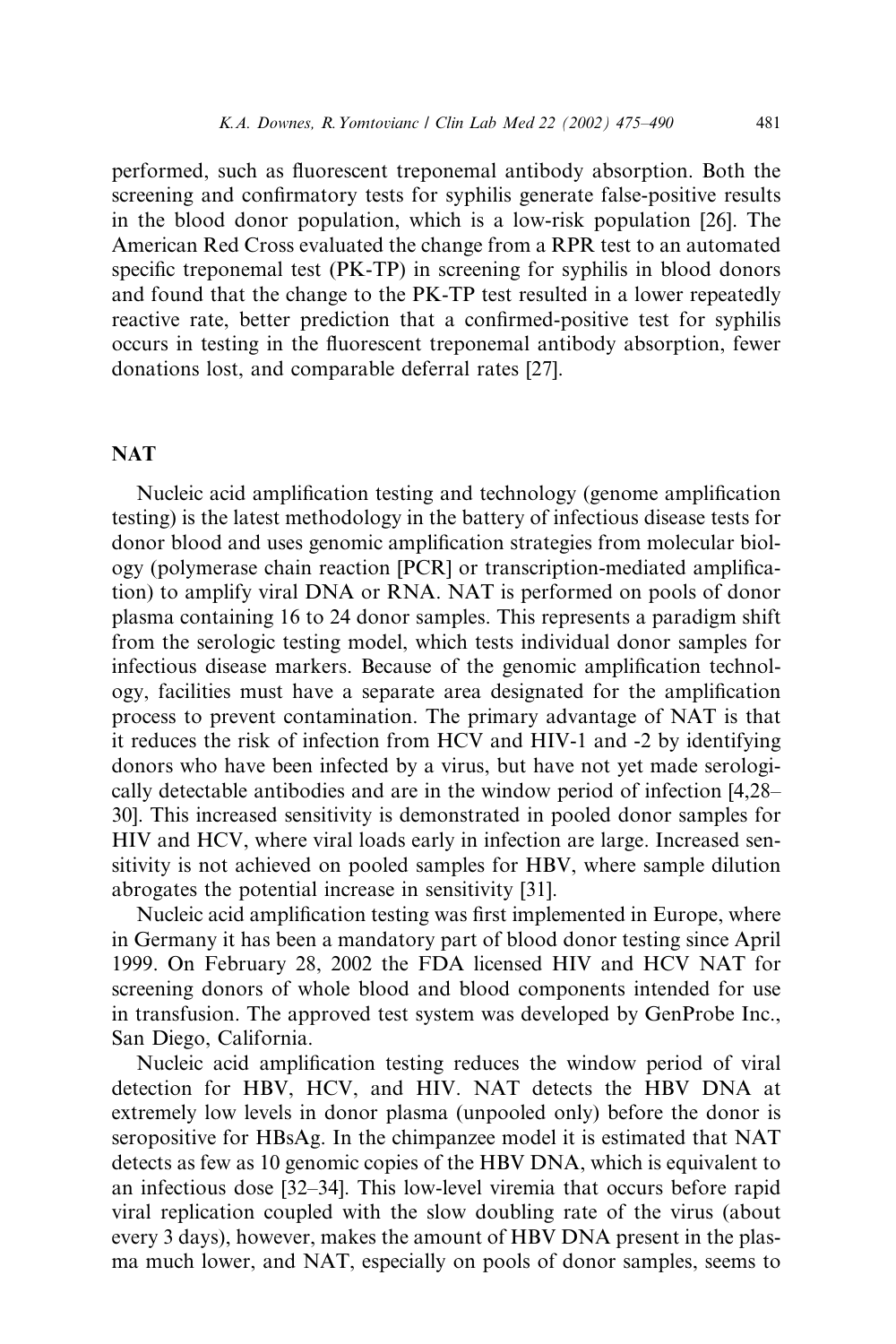be less useful in routine donor blood screening for HBV compared with HIV and HCV.

For HCV, NAT has reduced the length of window period from approximately 70 to 80 days using only anti-HCV testing to 10 to 30 days using anti-HCV and NAT [35,36]. In Germany, Hitzler and Runkel [37] implemented routine HCV RNA PCR in blood donor screening and tested 251,737 blood donations by HCV PCR. They found three (1:84,000) in which anti-HCV was not detected in the antibody screening test but was detected using PCR. Roth et al [31] in Germany found 2 of 370,000 donations to be HCV RNA positive and antibody screen negative in the first 2 years of testing. Roth later reported that from January 1997 through January 2000 his institution tested 1,078,940 donations in 13,274 pools and a total of three HCV PCR-only positives were identified [61]. In the United States in the first year of NAT for HCV the yield for HCV RNA confirmed-positive, seronegative donations was 62 HCV NAT-reactive donations among more than 16.3 million screened (1:263,000) [38]. Of the HCV NAT-reactive donations identified, one had not seroconverted over a 300-day period [38].

Nucleic acid amplification testing has decreased the window period for HIV from 24 days to 12 to 13 days and is superior to testing for p24 antigen [5,6,28]. In the first year of NAT testing in the United States the combined yield for HIV RNA confirmed-positive, seronegative donations was four HIV NAT-reactive, p24 antigen-negative donations among greater than 12.6 million screened (1:13,150,000) [38].

Nucleic acid amplification testing is rapidly evolving. Presently, NAT is performed on pooled plasma. Research is underway for automation of NAT for testing individual blood units [39]. Lee and Prince [39] recently presented a new method for automation of NAT using polyvinylidene fluoride filter plates. This method permits full automation of the simultaneous extraction of nucleic acids of HCV, HIV, and HBV from donor sera and permits NAT screening of individual units of blood. Standardization of NAT is necessary before introducing NAT in routine donor blood testing for HBV, HCV, and HIV [40]. In April 2001 the World Health Organization established a preparation as the first international standard for HIV-1 RNA for use in NAT testing [41].

# Bacterial contamination

As advances in testing have reduced the risks of TTV, the risk of other infectious agents has proportionally increased. Despite rigorous and thorough screening questions and the use of aseptic technique at the time of phlebotomy, bacterial contamination of blood components occurs; transfusion of a contaminated unit may result in severe sepsis with mortality rates reported up to 26%. The true incidence of the problem of bacterial contamination is unknown, but certainly is underestimated [13].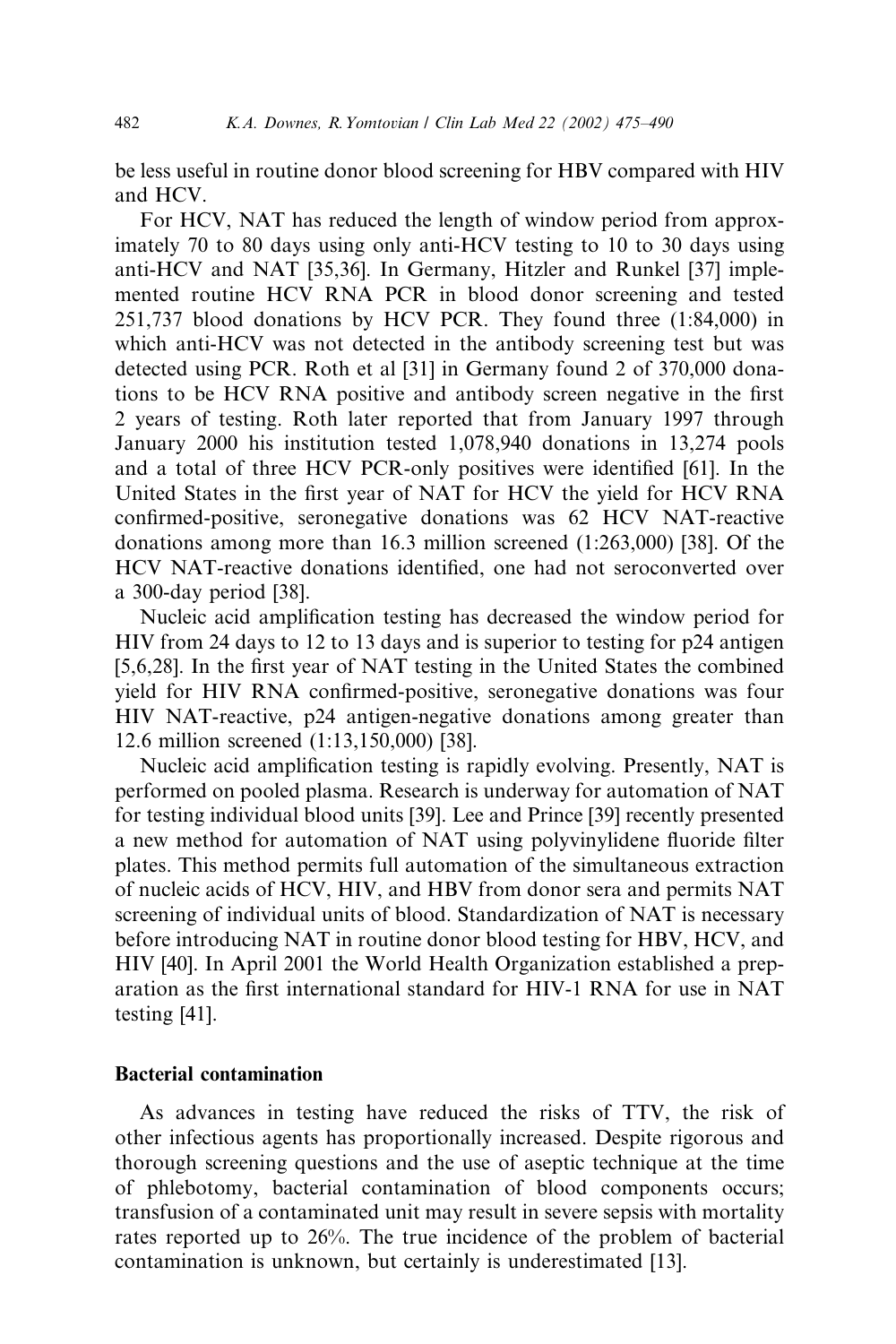Although the required temperatures used to store red blood cells, cryoprecipitate, and plasma inhibit bacterial growth, room temperature storage of platelets promotes the bacterial growth. Bacterial contamination accounted for 29 (16%) of 182 transfusion-associated mortalities reported to the FDA from 1986 to 1991 [42] and for 23% of transfusion-related fatalities reported to the French Blood Agency from 1994 to 1996 [43]. The incidence of bacterial contamination of platelets has been reported in as many as 1 of 524 random-donor pools [44]. Bacterial contamination research is currently focused on developing methods for bacterial diversion, detection, and destruction.

## Diversion

The skin of the blood donor is the most common source of bacterial contamination. Phlebotomy needles can ''core out'' a skin plug and its bacteriacontaining cutaneous adnexal structures, which are then carried with the first milliliters of blood collected into the bag [45]. One strategy to reduce this risk of contamination has been to develop a bag or collection technique where the first 15 to 30 mL collected is diverted from the unit [46]. This diverted blood is then conveniently used for the mandatory blood donor screening tests while reducing the risk of bacterial contamination.

## **Detection**

Unlike the tests for TTV agents, which are performed on a sample obtained concurrently with the donation, bacteria may be present in numbers too small to be detectable at the time of phlebotomy. Bacteria detection strategies must take into account the time needed for bacterial proliferation and optimize the timing of bacterial detection in accordance with the bacterial growth cycle. Detection of bacterial RNA with antibody probes [47,49], measuring either glucose consumption or oxygen consumption (by the partial pressure of oxygen) [83], Gram staining [44], and automated culture systems [47,50,51] have been investigated to decrease bacterial contamination. Nucleic acid amplification and a chemiluminescence-linked RNA probe rapidly can detect in less than an hour  $10^4$  to  $10^5$  bacteria per milliliter. Bacterial metabolic processes consume glucose and produce organic acids and these changes can be used to detect bacteria. Burstain et al [48] documented decreased glucose and pH levels in stored platelets using chemistry dipsticks, although the technique was not reliable and yielded false-positive results. Aerobic bacteria consume oxygen; hence, the background oxygen compared with the partial pressure oxygen in bag can be compared to assess bacterial proliferation [83]. Finally, some research has focused on the pathogen inactivation as a means to destroy contaminated units. The most sensitive method at this time, achieving 10 CFU per mL, is microbiologic culture or specially designed pouches [52].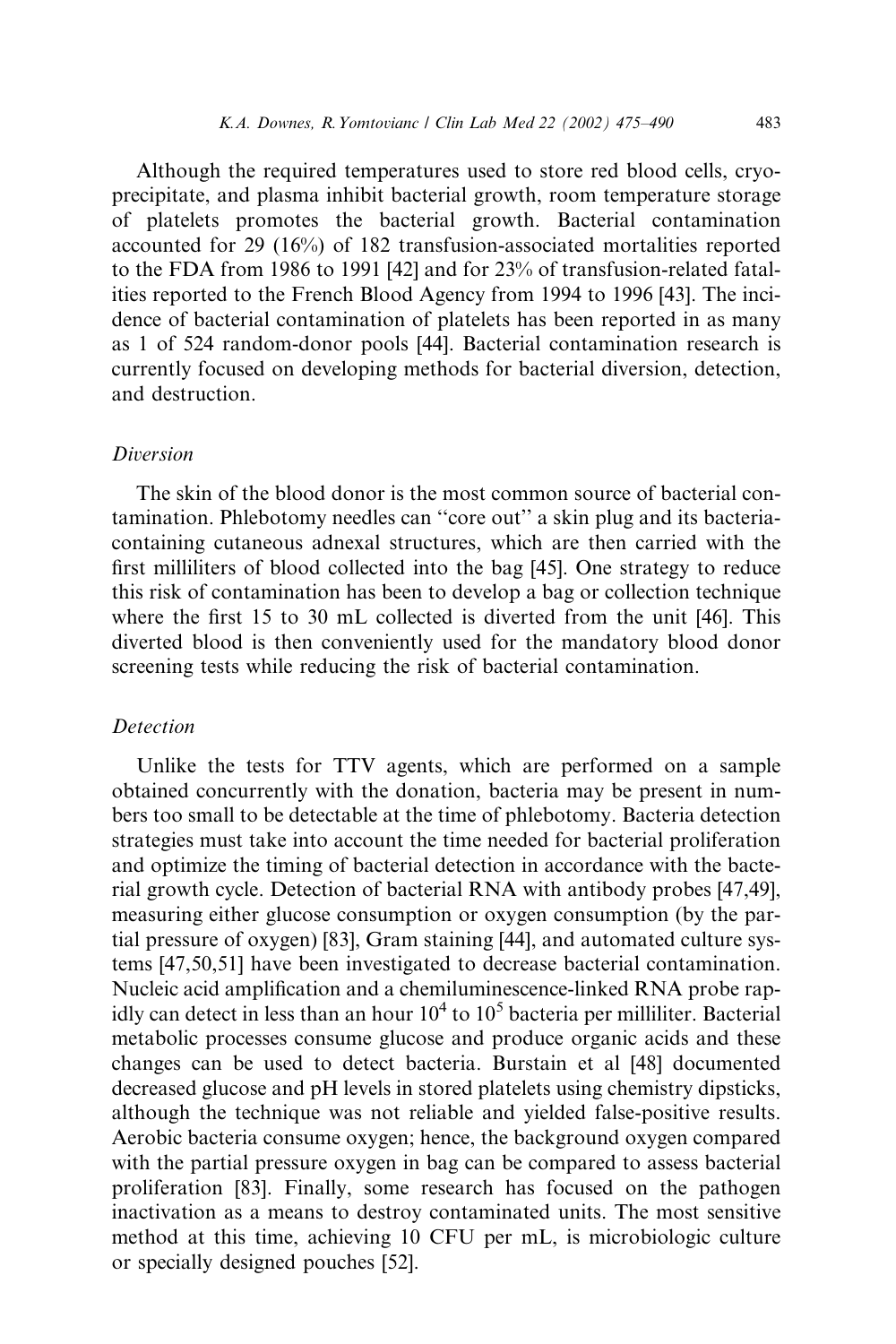The two strategies, which achieved limited clinical application, are the Gram stain and culture. Yomtovian et al [44] sampled platelet units before issuance and performed a pretransfusion Gram stain, which was sensitive to  $10^6$  to  $10^7$  bacteria per milliliter. Using this strategy, several instances of contaminated platelets were interdicted before transfusion. Lack of sensitivity, however, allowed many other culture-positive (in retrospect) but Gram stain–negative units to be transfused with variable clinical sequelae. An increasingly popular detection strategy, pretransfusion culture, achieves sufficient sensitivity only after an approximately 2-day holding period [53,54]. Any widespread application of this strategy likely necessitates a concomitant increase in the platelet storage interval from 5 to 7 days. The other strategies mentioned are still under development and have not yet achieved clinical application.

#### Pathogen inactivation (destruction)

The goal of pathogen inactivation is to inactivate known pathogens including bacteria and potentially decrease the risk of transfusion-transmitted infectious agents [55]. In the United States solvent detergent plasma (SD plasma) is the only currently FDA-approved strategy for pathogen inactivation. Other areas of research include the experimental photochemical treatments of psoralen S-59, inactine, and riboflavin [56].

Pathogen inactivation technology for SD plasma involves pooling plasma in lot sizes of about 2500 units (donors) per pool, adding solvent 1% tri-nbutylphosphate and detergent  $1\%$  triton X-100, which dissolve the walls of lipid-enveloped viruses, such as HBV, HCV, HIV-1 and -2, HTLV-I and -II, and cytomegalovirus [57,58]. SD plasma is currently an ABO blood group– specific, pooled plasma product. Limitations of this technology include that it requires pooled plasma, which increases the number of donor exposures for the recipient; it fails to inactivate nonenveloped viruses, like hepatitis A and parvovirus B19 [59]; and it is not applicable to cellular components. In addition, because of deficient  $\alpha_2$ -antiplasmin, it may promote bleeding in patients with serious hepatic disorders [60,61].

Photochemical inactivation of pathogens involves the addition of a chemical to the blood product, which binds to the pathogen's nucleic acids and is then activated by long wavelength ultraviolet light thereby interfering with nucleic acid function. Psoralen S-59, under clinical trials with fresh frozen plasma and platelet preparations, is a synthetic psoralen that intercalates to viral nucleic acid genomes; after exposure to ultraviolet radiation the genomes become cross-linked and are unable to replicate [62]. Psoralen S-59 does not seem to interfere with platelet function [63,64]. Psoralen S-59 and may be used on single units of fresh frozen plasma, which avoids the pooling risks of SD-plasma. It also blocks DNA replication in mononuclear cells and may help to reduce graft-versus-host reactions [65,66] and decrease cytokine production implicated in febrile transfusion reactions [67]. This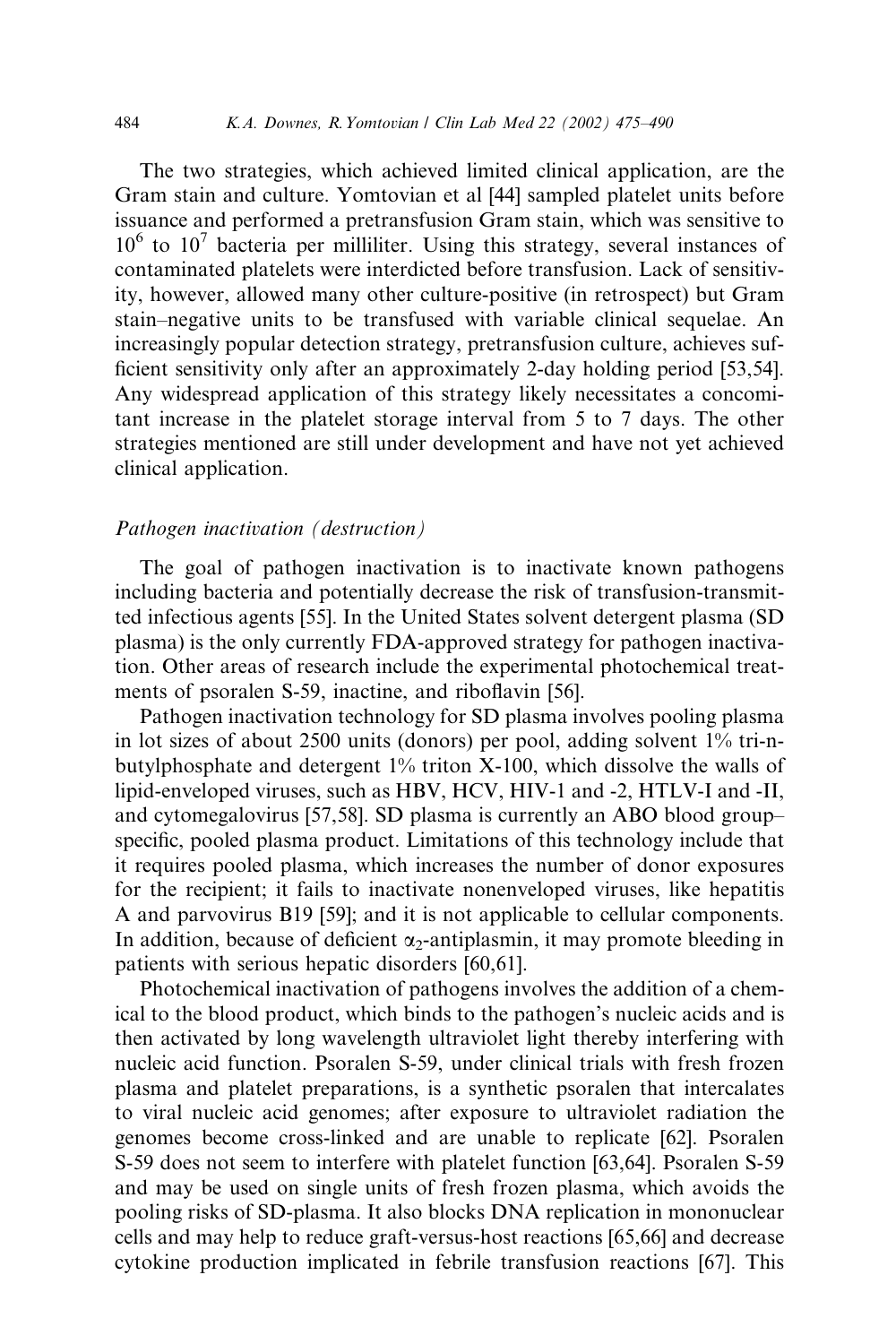treatment inactivates some nonenveloped viruses (parvovirus B19), bacteria, and protozoa. It should inactivate unknown pathogens provided their nucleic acid genome is accessible to psoralen S-59 [68]. Psoralen S-59 is variably effective against gram-negative and -positive bacteria [69]. Inactine is another chemical currently in clinical trials for use with red blood cells that prevents DNA and RNA genome replication and may inactive bacteria, protozoa, and viruses with no apparent effect on erythrocyte function [70]. An alternative strategy exploits a natural chemical reaction between riboflavin (vitamin  $B_2$ ) and light to inactivate pathogens in blood products. With this process, known as pathogen eradication technology, riboflavin is added to the blood component, which is then exposed to light during which an oxidative photochemical reaction occurs destroying DNA and RNA without harming erythrocyte and platelet function. Unlike psoralen and inactine, pathogen eradication technology does not require removal of potentially toxic psoralen by-products after treatment because vitamin  $B_2$  is a naturally occurring compound and is readily metabolized by the body [56].

## The future: fears and solutions?

An ongoing concern is that unknown or emerging infections will compromise blood safety. Before the HIV-AIDS epidemic such an eventuality was thought improbable but experience has taught otherwise. The emerging public fear of vCJD, the human counterpart of mad-cow disease, being possibly transmitted by transfusion reflects the impact of the unknown on scientific practice and decision-making [71].

Transmissible spongiform encephalopathies result from the accumulation in tissues of a pathologic isoform  $Pr^{Sc}$  of the normal cellular prion protein  $PrP (PrP<sup>c</sup>)$  [72]. The transmissible spongiform encephalopathy in its classic form, CJD is a rapidly progressive, fatal neurodegenerative disease characterized by progressive dementia and motor disturbances [11,73,74]. Most cases are sporadic (85%) [75] and are caused by a proteinaceous particle termed a prion. The remaining cases are familial, caused by the inheritance of a mutation in the prion gene, which in its nonmutated form encodes for a normal cellular protein, or iatrogenic. The incidence of CJD in the United States is approximately 1 in 1,000,000. Fatal CJD has been transmitted through vectors that have contact with central nervous system tissue (growth hormone derived from human pituitary, allografting of dura mater, and insertion of contaminated intracerebral electrodes) causing concern about the possible secondary transmission of CJD through blood products and prompting regulatory agencies to defer from blood donation any individual with risk factors for CJD [76,77]. Most recently, vCJD has been diagnosed in over 100 people primarily in Great Britain and represents transmission from the agent of the bovine transmissible spongiform encephalopathy presumably by ingesting contaminated meat or items containing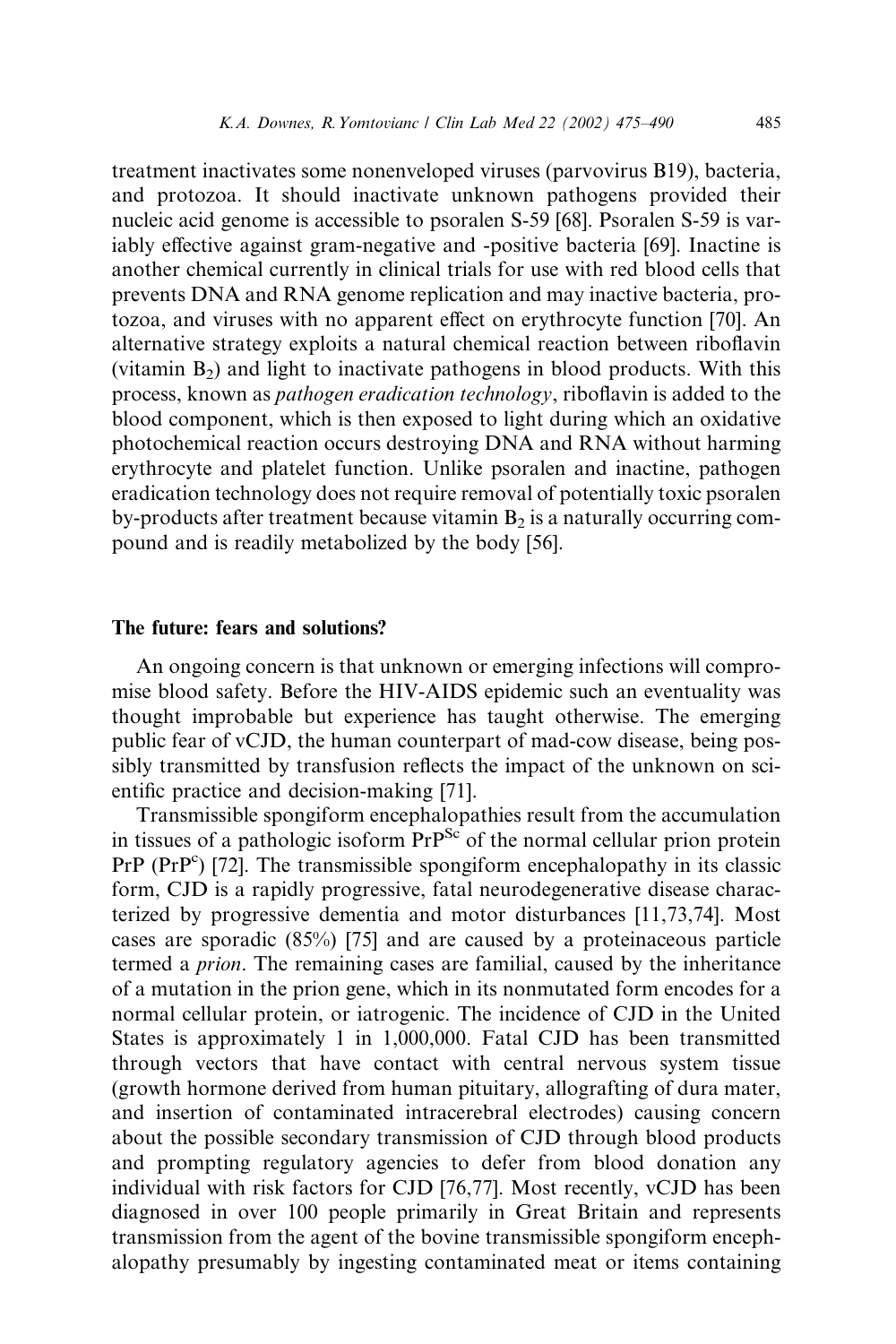rendered animal by-products. Both bovine spongiform encephalopathy and CJD are caused by prions that seem to resist inactivation by nucleases, ultraviolet irradiation, treatment with psoralens, boiling, or proteases, but that can be inactivated by sodium hydroxide [78]. Fear of the theoretic risk of transfusion transmission of vCJD in a subclinical carrier phase has prompted deferral policies for donors who have traveled to the United Kingdom and Europe for variable periods of time.

Research is being actively pursued to detect the vCJD  $PrP^{Sc}$  [79,80] in the blood. Although it has yet to be proved that this abnormal prion may be transmitted by blood transfusion, one very preliminary study has demonstrated transmission of vCJD in a single sheep transfused with blood from an infected sheep in the incubation period, heightening the fear of potential transfusion transmission in humans [81].

# Summary

The public expects a zero-tolerance policy for the transmission of infectious agents by blood transfusion. Although unrealistic, the efforts to reach this goal have produced an extremely safe albeit costly blood supply [82]. Blood collecting agencies, the FDA, physicians, and scientists have over the past 20 years created a complex system of layers of protection to interdict transfusion-transmitted infections (Fig. 2). As new, exotic, potentially blood transmittable infectious agents evolve [83], new barriers will be erected to



Fig. 2. Layers of protection.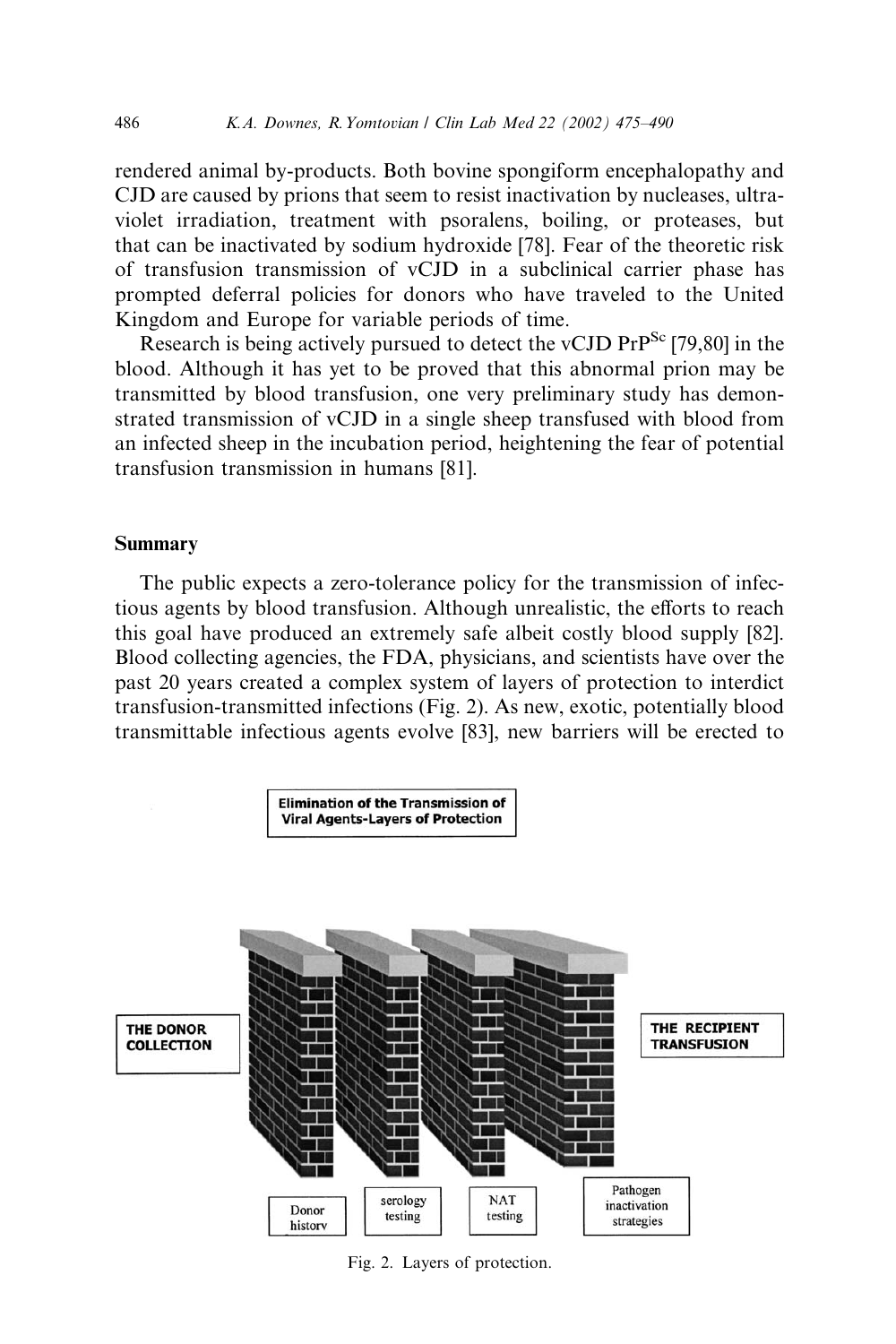interdict these agents. In the interim, the US blood supply is the safest in the world.

# **References**

- [1] Glynn SA, Kleinman SH, Schreiber GB, et al. Trends in incidence and prevalence of major transfusion-transmissible viral infections in US blood donors, 1991 to 1996. Retrovirus Epidemiology Donor Study (REDS) JAMA 2000;284:229–35.
- [2] Schreiber GB, Busch MP, Kleinman SH, et al. The risk of transfusion-transmitted viral infections. The Retrovirus Epidemiology Donor Study. N Engl J Med 1996;334:1685–90.
- [3] Sloand EM, Pitt E, Klein HG. Safety of the blood supply. JAMA 1995;274:1368–73.
- [4] Nucleic Acid Amplification Testing of Blood Donors for Transfusion Transmitted Infectious Disease. Report of the Interorganizational Task Force on Nucleic Acid Amplification Testing of Blood Donors. Transfusion 2000;40:143–59.
- [5] Busch MP. HIV, HBV and HCV: new developments related to transfusion safety. Vox Sang 2000;78(suppl 2):253–6.
- [6] Busch MP. Closing the windows on viral transmission by blood transfusion. In: Stramer SL, editor. Blood safety in the new millennium. Bethesda, MD: American Association of Blood Banks; 2001. p. 33–54.
- [7] Sazama K. Interactions between science, government, and media on selection and testing of donors. Vox Sang 1998;74(suppl 2):503–6.
- [8] Dodd RY. Germs, gels, and genomes: a personal recollection of 30 years in blood safety testing. In: Stramer SL, editor. Blood safety in the new millennium. Bethesda, MD: American Association of Blood Banks; 2001. p. 97–122.
- [9] AuBuchon JP, Birkmeyer JD, Busch MP. Safety of the blood supply in the United States: opportunities and controversies. Ann Intern Med 1997;127:904–9.
- [10] Busch M, Chamberland M, Epstein J, et al. Oversight and monitoring of blood safety in the United States. Vox Sang 1999;77:67–76.
- [11] Heye N, Hensen S, Muller N. Creutzfeldt-Jakob disease and blood transfusion. Lancet 1994;33:693–7.
- [12] Blajchman MA. Bacterial contamination of blood unit: emerging concerns and evolving strategies. In: Hillyer CD, editor. The safety of the blood supply. Deerfield, IL: Baxter Healthcare; 1999. p. 18–27.
- [13] Engelfriet CP, Reesink HW, Blajchman MA, et al. Bacterial contamination of blood components. Vox Sang 2000;78:59–67.
- [14] Code of Federal Regulations. Center for Biologies Evaluation and Research. Bethesda, MD; April 2001.
- [15] Menitove JE, editor. Standards for blood banks and transfusion services. 20th edition. Bethesda, MD: American Association of Blood Banks; 2000.
- [16] Dodd RY, Stramer SL. Indeterminate results in blood donor testing: what you don't know can hurt you. Transfus Med Rev 2000;14:151–60.
- [17] Vengelen-Tyler V, editor. Technical manual. 13th edition. Bethesda, MD: American Association of Blood Banks; 1999.
- [18] Blumberg BS, Alter HJ, Visnich S. A new antigen in leukemia sera. JAMA 1965;191:541–6.
- [19] Busch MP. Prevention of transmission of hepatitis B, hepatitis C and human immunodeficiency virus infections through blood transfusion by anti-HBc testing. Vox Sang 1998; 74(suppl 2):147–54.
- [20] Choo Q-L, Kuo G, Weiner AJ, et al. Isolation of a cDNA clone derived from a bloodborne non-A non-B viral hepatitis genome. Science 1989;244:359–62.
- [21] Kuo G, Choo Q-L, Alter HJ, et al. An assay for circulating antibodies to a major etiologic virus of human non-A, non-B hepatitis. Science 1989;244:363–4.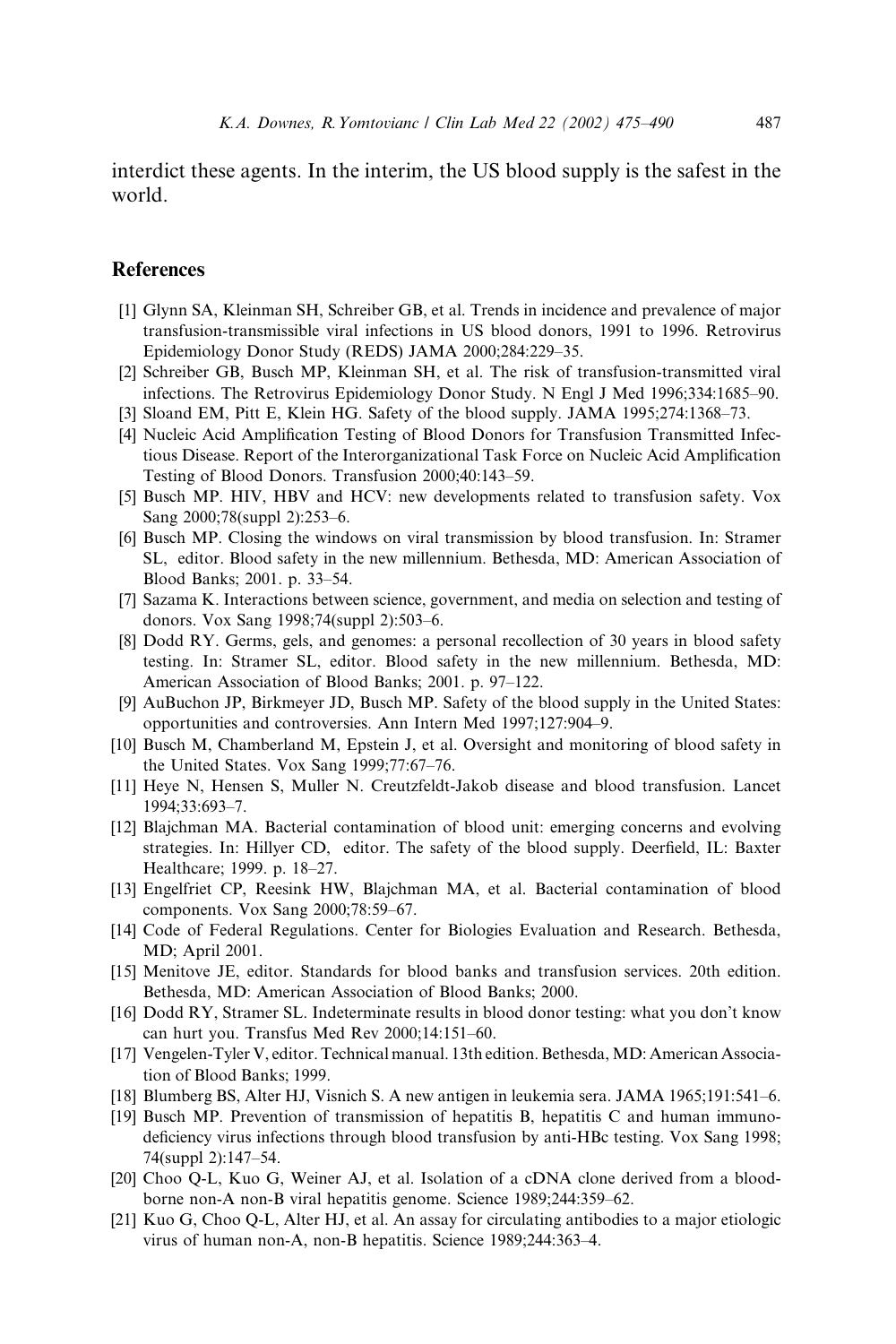- [22] Ling AE, Robbins KE, Brown TM, et al. Failure of routine HIV-1 tests in a case involving transmission with preseroconversion blood components during the infectious window period. JAMA 2000;284:210–4.
- [23] Pawson R. Malignancy: human T-Cell lymphotropic virus type I and adult T-cell leukaemia/ lymphoma. Hematol 1999;4:11–27.
- [24] Kikuchi H, Ohtsuka E, Ono K, et al. Allogeneic bone marrow transplantation-related transmission of human T lymphotropic virus type I (HTLV-I). Bone Marrow Transplant 2000;26:1235–7.
- [25] Busch MP, Laycock M, Kleinman SH, et al. Accuracy of supplementary serologic testing for human T-lymphotropic virus types I and II in U.S. blood donors. Blood 1994;83: 1143–8.
- [26] Orton SL, Dodd RY, Williams AE. Absence of risk factors for false-positive test results in blood donors with a reactive test result in an automated treponemal test (PK-TP) for syphilis. Transfusion 2001;41:744–50.
- [27] Aberle-Grasse J, Orton SL, Notari E, et al. Predictive value of past and current screening tests for syphilis in blood donors: changing from a rapid plasma reagin test to an automated specific treponemal test for screening. Transfusion 1999;39:206–11.
- [28] Kleinman S. Residual risk of transfusion transmitted viral infections among seronegative donors: application of the incidence/window period model. Dev Biol Stand 2000;102:61–5.
- [29] Kolk D, Hotaling S, Baker D, et al. Significant closure of the HIV-1 detection window with the TMA HIV-1/HCV assay [abstract]. Transfusion 1999;39:70S.
- [30] Roth WK, Buhr S, Drosten C, et al. NAT and viral safety in blood transfusion. Vox Sang 2000;78(suppl 2):257–9.
- [31] Roth WK, Weber M, Seifreid E. Feasibility and efficacy of routine PCR screening of blood donations for hepatitis C, hepatitis B virus, and HIV-1 in a blood bank setting. Lancet 1999;353:359–63.
- [32] Kuhns MC, McNamara AL, Peterson B, et al. Detection of hepatitis B seroconversion by highly sensitive assays for surface antigen and HBV DNA [abstract]. Transfusion 1998;38:91S.
- [33] Ulrich PP, Bhat RA, Seto B, et al. Enzymatic amplification of hepatitis B virus DNA in serum compared with infectivity testing in chimpanzees. J Infect Dis 1989;160:37–43.
- [34] Peddada L, Heldebrant C, Smith R, et al. HBV viremia preceding HBsAg positivity: implications for minipool (MP) and individual donation (ID) HBV nucleic acid testing (NAT) [abstract]. Transfusion 2000;40:14–5S.
- [35] Hotaling S, Kolk D, Baker D, et al. Significant closure of the HCV detection window with the TMA HIV-1/HCV assay [abstract]. Transfusion 1999;39:70S.
- [36] Kleinman SH, Busch MP. The risks of transfusion transmitted infection: direct estimation and mathematical modeling. Baillieres Best Pract Res Clin Haematol 2000;13:631–49.
- [37] Hitzler WE, Runkel S. Routine HCV PCR screening of blood donations to identify early HCV infection in blood donors lacking antibodies to HCV. Transfusion 2001;41:333–7.
- [38] Stramer SL. Nucleic acid testing for transfusion transmissible agents. Curr Opin Hematol 2000;7:387–91.
- [39] Lee DH, Prince AM. Automation of nucleic acid extraction for NAT screening of individual blood units. Transfusion 2001;41:483–7.
- [40] Saldanha J. Validation and standardisation of nucleic acid amplification technology (NAT) assays for the detection of viral contamination of blood and blood products. J Clin Virol 2001;20(1–2):7–13.
- [41] Holmes H, Davis C, Heath A, et al. An international collaborative study to establish the 1st international standard for HIV-1 RNA for use in nucleic acid-based techniques. J Virol Methods 2001;92:141–50.
- [42] Krishnan LA, Brecher ME. Transfusion-transmitted bacterial infection. Hematol Oncol Clin North Am 1995;9:167–85.
- [43] Perez P, Ngombet R, Debeir J, et al. Transfusion incidents related to bacterial contamination: review of the literature and hemovigilance data. For the working group bacterial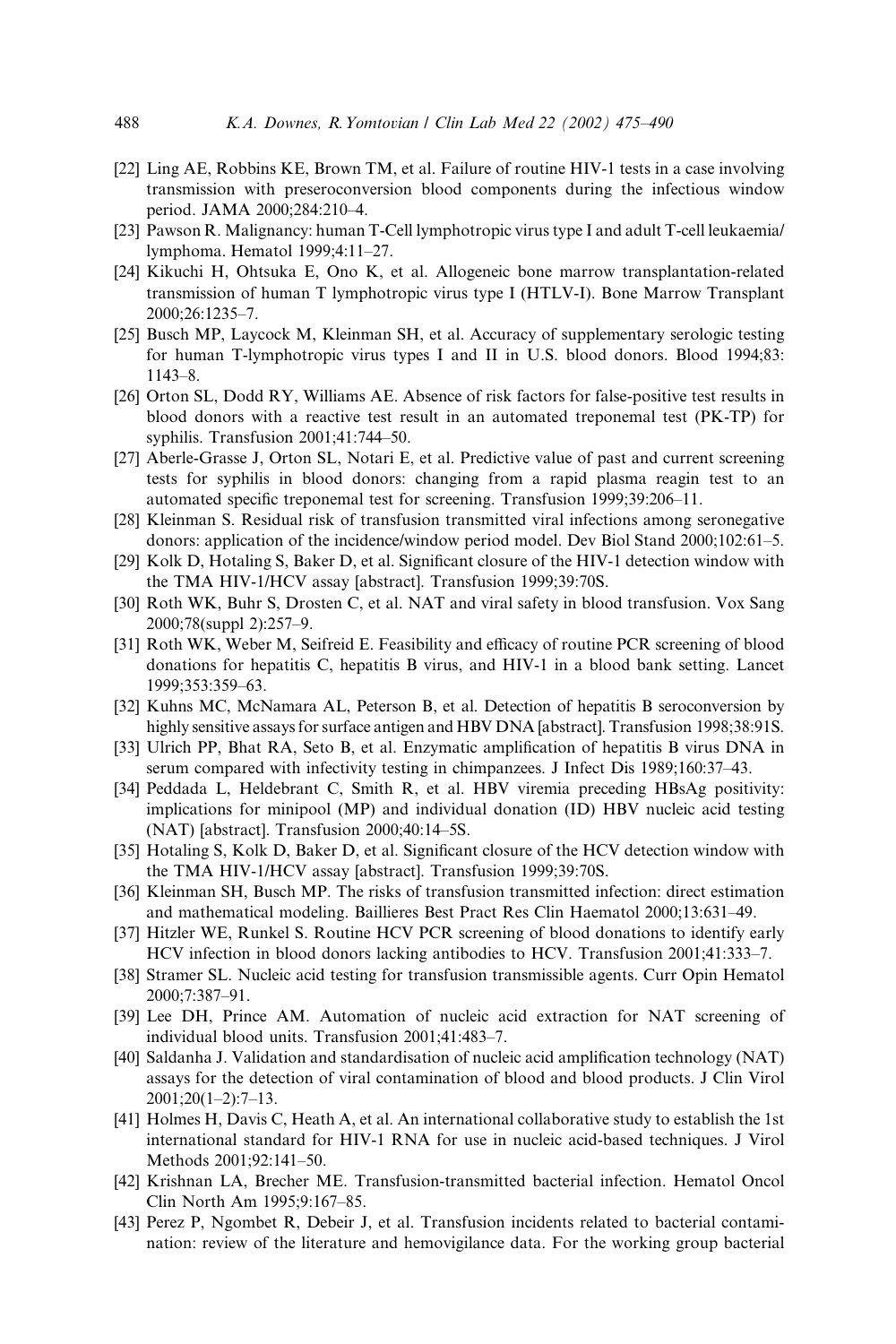incidents of French Blood Agency, scientific advice of Bacthem and the French Hemovigilance network. Transfus Clin Biol 1998;5:203–10.

- [44] Yomtovian R, Lazarus HM, Goodnough LT, et al. A prospective microbiologic surveillance program to detect and prevent the transfusion of bacterially contaminated platelets. Transfusion 1993;33:902–9.
- [45] Gibson T, Norris W. Skin fragments removed by injection needles. Lancet 1958;2:983–5.
- [46] Bruneau C, Perez P, Chassaigne M, et al. Efficacy of a new collection procedure for preventing bacterial contamination of whole-blood donations. Transfusion 2001;41:74–81.
- [47] Brecher ME, Means N, Jere CS, et al. Evaluation of an automated culture system for detection bacterial contamination of platelets: an analysis with 15 contaminating organisms. Transfusion 2001;41:477–82.
- [48] Burstain JM, Brecher ME, Workman K, et al. Rapid identification of bacterially contaminated platelets using reagent strips: glucose and pH analysis as markers of bacterial contamination. Transfusion 1997;37:255–8.
- [49] Mitchell KT, Brecher ME. Approaches to the detection of bacterial contamination in cellular blood products. Trans Med Rev 1999;13:132–44.
- [50] Brecher ME, Means N, Jere CS, et al. Evaluation of BacT/Alert (BTA) microbial detection system testing of platelets [abstract]. Transfusion 1999;39:75S.
- [51] Castro EM, Bueno JL, Gonzalez R, et al. Implementation of an automated bacterial culture of platelet products in the blood bank routine. Vox Sang 2000;74:(suppl 2).
- [52] Cartus MA, Chong C, Carmen K, et al. A new culture bag set for bacterial detection in leuko reduced platelet transfusion products [abstract]. Transfusion 2001;41:(Suppl):335.
- [53] Cooper L, LeachMF, Tracy JE, et al. Application of a universal culturing approach to reduce the risk of bacterial contamination of apheresis platelet units. Transfusion 1999;39:119–20S.
- [54] Liu H, Yuen K, Cheng T, et al. Reduction of platelet transfusion-associated sepsis by short-term bacterial culture. Vox Sang 1999;77:1–5.
- [55] Chapman J. Progress in improving the pathogen safety of red cell concentrates. Vox Sang 2000;78(suppl 2):203–4.
- [56] Goodrich RP. The use of Riboflavin for the inactivation of pathogens in blood products. Vox Sang 2000;78:211–5.
- [57] Klein HG, et al. Current status of solvent/detergent-treated frozen plasma. Transfusion 1998;38:102–7.
- [58] McCarthy LJ, Danielson CFM, Rothenburger SS, et al. Completely converting a blood service to the use of safer plasma. Transfusion 2000;40:1264–7.
- [59] Koenigbauer UF, Eastlund T, Day JW. Clinical illnesses due to parvovirus B19 infection after infusion of solvent/detergent-treated pooled plasma. Transfusion 2000;40:1203–6.
- [60] Sarode R, Yomtovian R. Efficacy of SD treated plasma during liver transplantation. Transfusion 2000;40:886–8.
- [61] Leebeck FW, Schipperus MR, van Vliet HH. Coagulation factor levels in solvent/ detergent-treated plasma. Transfusion 1999;39:1150–1.
- [62] Lin L, Cook DN, Wiesehahn GP, et al. Photochemical inactivation of viruses and bacteria in platelet concentrates by use of a novel psoralen and long-wavelength ultraviolet light. Transfusion 1997;37:423–35.
- [63] Knutson F, Alfonso R, Dupuis K, et al. Photochemical inactivation of bacteria and HIV in buffy-coat-derived platelet concentrates under conditions that preserve in vitro platelet function. Vox Sang 2000;78:209–16.
- [64] VanRhenen DJ, Vermeij J, Mayaudon V, et al. Functional characteristics of S-59 photochemically treated platelet concentrates derived from buffy coats. Vox Sang 2000;79: 206–14.
- [65] Grass JA, Wafa T, Reames A, et al. Prevention of transfusion-associated graft-versus-host disease by photochemical treatment. Blood 1998;93:3140–7.
- [66] Grass JA, Hei DJ, Metchette K, et al. Inactivation of leukocytes in platelet concentrates by photochemical treatment with psoralen plus UVA. Blood 1998;91:2180–8.